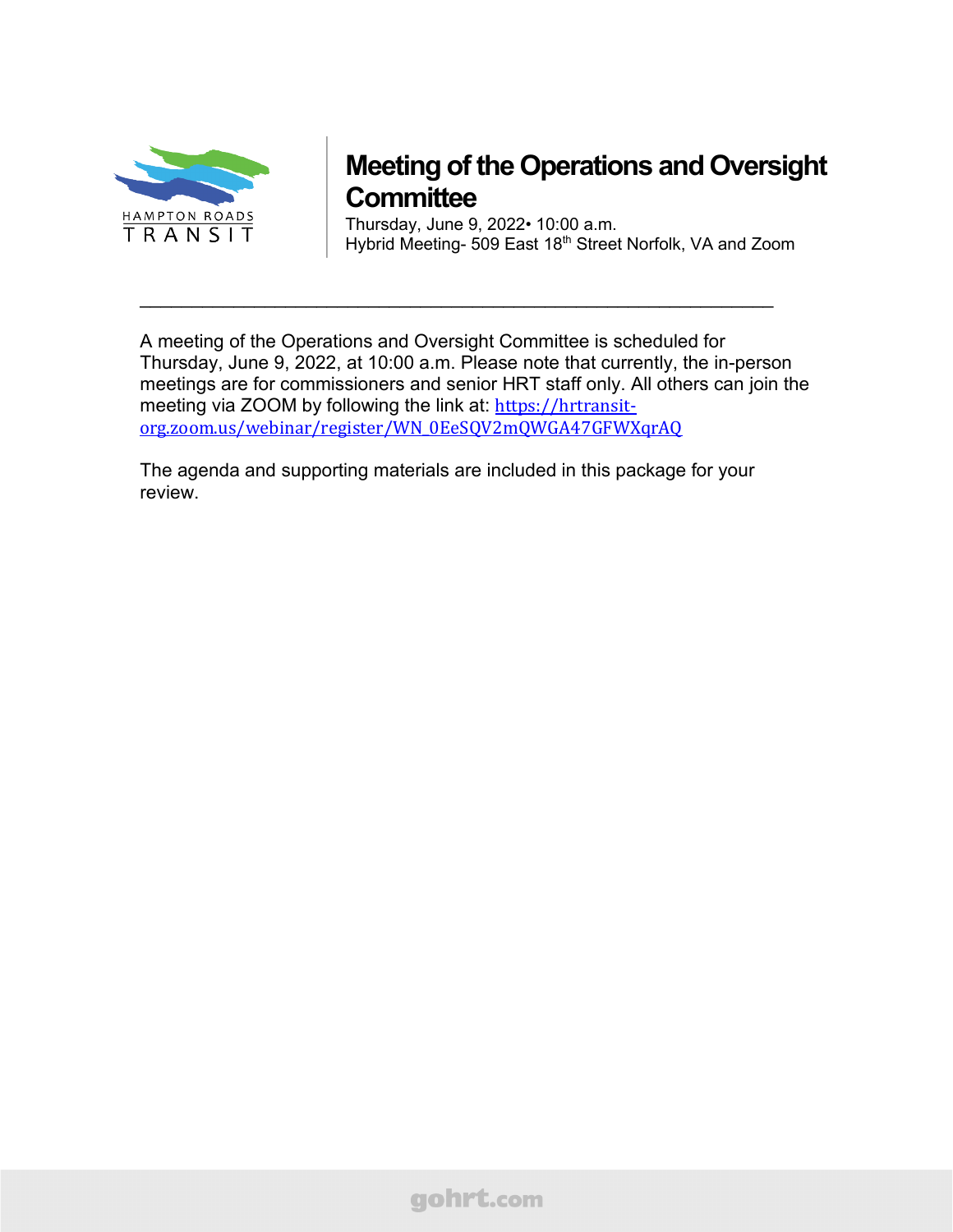

# **Meeting of the Operations and Oversight Committee**

Thursday, June 9, 2022• 10:00 a.m. 509 East 18<sup>th</sup> Street, Norfolk, VA and Virtual ZOOM Meeting

# **AGENDA**

- 1. Approval of the May 2022 Operations and Oversight Committee Meeting **Minutes**
- 2. Review Action Items
- 3. Audit Update- William Harrell
- 4. Procurement Recommendations to the Committee-Sonya Luther
	- a. Contract 22-00183, Hampton Roads Transit Sign Fabrication and Maintenance
	- b. Contract 22-00174, Lawn and Landscaping Services (Renewal)
	- c. Contract 21-00139, Vehicle Miles Reduced Tracker System (Modification)
	- d. Contract 21-00158, Mobile Fare Collection System
- 5. Task Orders **(for informational purposes only)**.
	- a. Contract 21-00128, Ticket Vending Machines/Odyssey Farebox Systems, Repair Parts, Software/Hardware, and Maintenance Support:

Task Order 35. This Task Order is for Fast Fare Boxes. This Task Order is for \$97,776.90 and is funded with grant funds.

Task Order 44. This Task Order is for Shafts; Flanged Bal Bearings; Optical Printer Sensors; Optical Encoders; Alarm Board Batteries; Left Slide Drawers; PCB Motor Sensor; 4 ft. Cables. This Task Order is for \$7,524.96 and is funded with operating funds.

Task Order 45. This Task Order is for TVM Computer Repairs This Task Order is for \$995.70 and is funded with operating funds.

Task Order 46. This Task Order is for Coin Validator Repair. This Task Order is for \$160 and is funded with operating funds.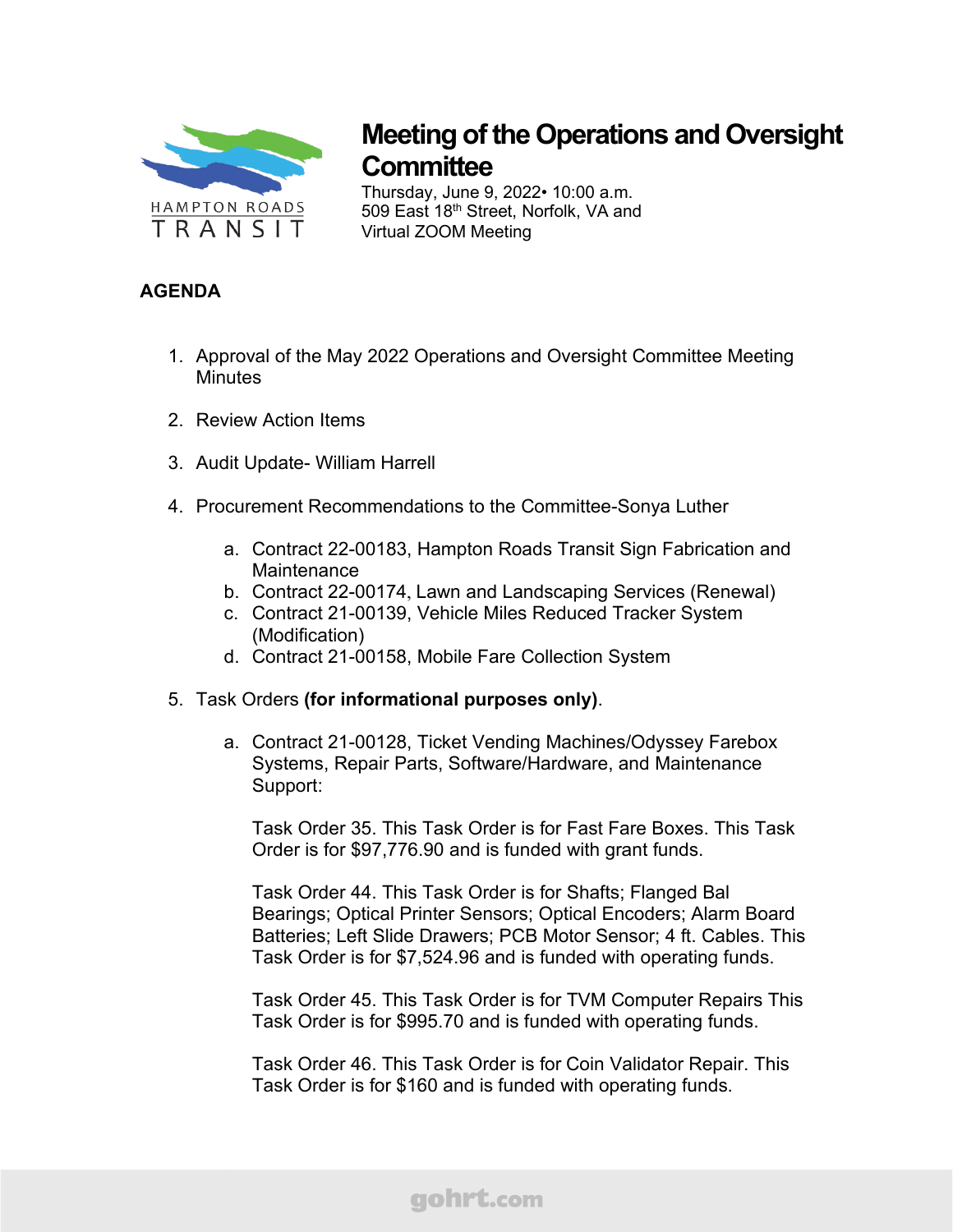Task Order 47. This Task Order is for Dashboards, Metal Button – TVM3; Battery Charge Current Limiters – TVM3; Locking Bars, Pedestal – Tall; Plain Bearings, Teflon and is funded with operating funds.

- 6. Options to be Exercised July 2022- Sonya Luther
- 7. Upcoming Commission Approvals- Sonya Luther
- 8. Operations Update- Benjamin Simms, IV
- 9. Old and New Business
- 9. Adjournment

**The next Operations & Oversight Committee Meeting will be held on Thursday, July 14, 2022, in Norfolk, VA and virtually via ZOOM.**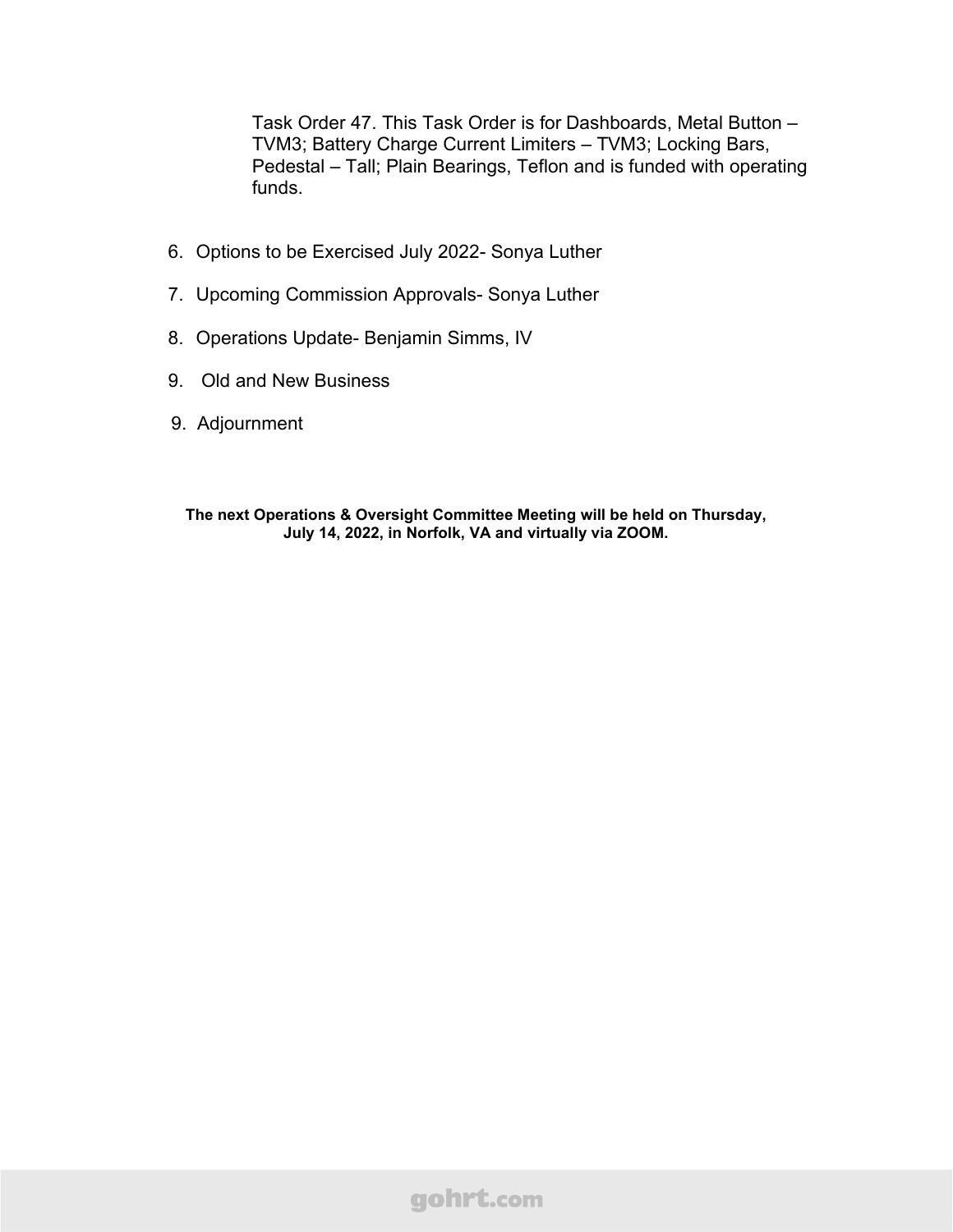

# **Meeting of the Operations and Oversight Committee**

Thursday, May 12, 2022 • 10:00 a.m. Hampton and Via Zoom

# **MEETING MINUTES**

# **Call to Order**

Commissioner Fuller called the meeting to order at 10:04 AM.

# **Commissioners in attendance:**

Commissioner Fuller, Chesapeake Commissioner Kanoyton, Hampton Commissioner Woodbury, Newport News Commissioner Glover, Portsmouth Commissioner Mucha, VADRPT (Zoom)

# **Hampton Roads Transit Staff in attendance:**

Ray Amoruso, Chief Planning & Development Officer (Zoom) Marcella Barnes, Sr. Executive Assistant Amy Braziel, Director of Contracted Services and Operational Analytics Alexander Brink, Sr Manager of Bus Transportation (Zoom) Conner Burns, Chief Financial Officer William Collins, Facilities Maintenance Manager (Zoom) Rodney Davis, Director of Customer Relations (Zoom) Jennifer Dove, Grants and Civil Rights Coordinator (Zoom) Steven Florian, Fare Technology Operations Administrator (Zoom) William Harrell, President and CEO Shane Kelly, Manager Security & Emergency Preparedness (Zoom) Sonya Luther, Director of Procurement Maryann Martin, Operations Analyst (Zoom) Michael Perez, Operations Project & Contract Administrator (Zoom) Michael Price, Chief Information Officer/Technology Officer Luis Ramos, Sr. Executive Administrator Shleaker Rogers, Quality Assurance Auditor (Zoom) Benjamin Simms, IV, Chief Operating Officer Alex Touzov, Director of Technology Services (Zoom) Robert Travers, Counsel Fevrier Valmond, Assistant Director of Procurement (Zoom) James Wall, Director of Maintenance (Zoom) Kim Wolcott, Chief Human Resources Officer

# **Others in attendance:**

Andrew Ennis, ADRPT (Zoom) Constantinos Velissarios, City of Newport News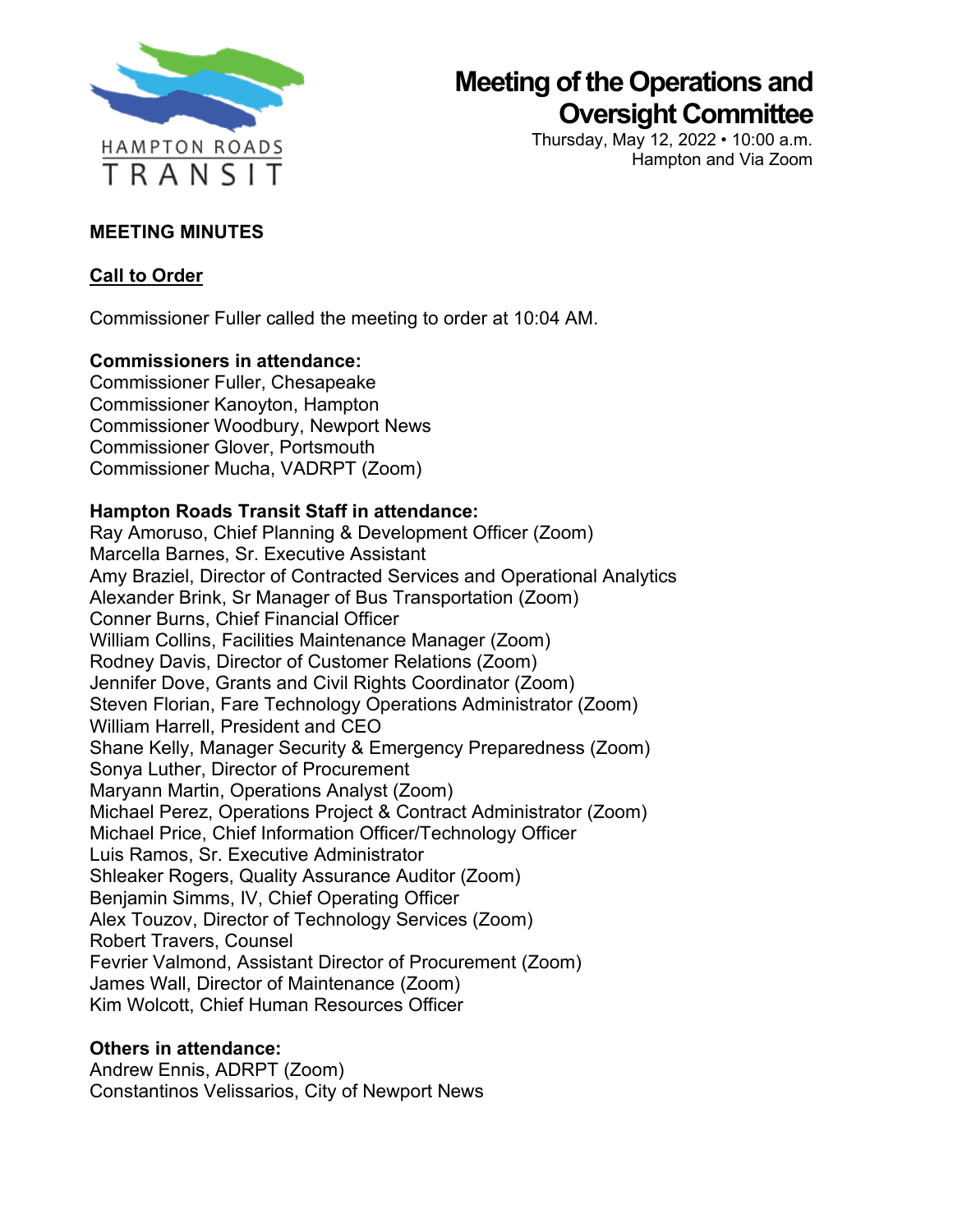The May Operations and Oversight meeting package was distributed electronically to committee members and the media in advance of the meeting. The meeting package consisted of:

- Agenda
- Action Items
- Minutes from the Previous Meeting
- Procurement Items for Approval
- Options to be Exercised
- Upcoming Procurements

# **Approval of the April 14, 2022, Meeting Minutes**

A motion was made to approve the April 14, 2022, Operations and Oversight Committee meeting minutes by Commissioner Kanoyton and was properly seconded by Commissioner Woodbury. A roll call vote resulted as follows:

Ayes: Commissioners Fuller, Kanoyton, Mucha, Glover, and Woodbury.

Nays: None

Abstain: None

# **Review of the Operations and Oversight Committee Action Items**

There was One (1) action item which was for staff to report on whether identified audit items have been on previous audits.

Mr. William Harrell stated that none of the audit items were on previous audits.

#### **Internal Audit**

There were no updates from Internal Audit.

# **Procurement Recommendations to the Committee**

# **Contract 20-00108, Electrostatic Disinfection Services for COVID-19**

Ms. Sonya Luther presented Contract 21-00108, Electrostatic Disinfection Services for COVID-19 to the Committee as a recommendation to increase the total contract value by \$29,794.35.

Ms. Sibyl Pappas gave a brief presentation regarding the scope of work for the contract presented and the need to modestly increase the value of the same.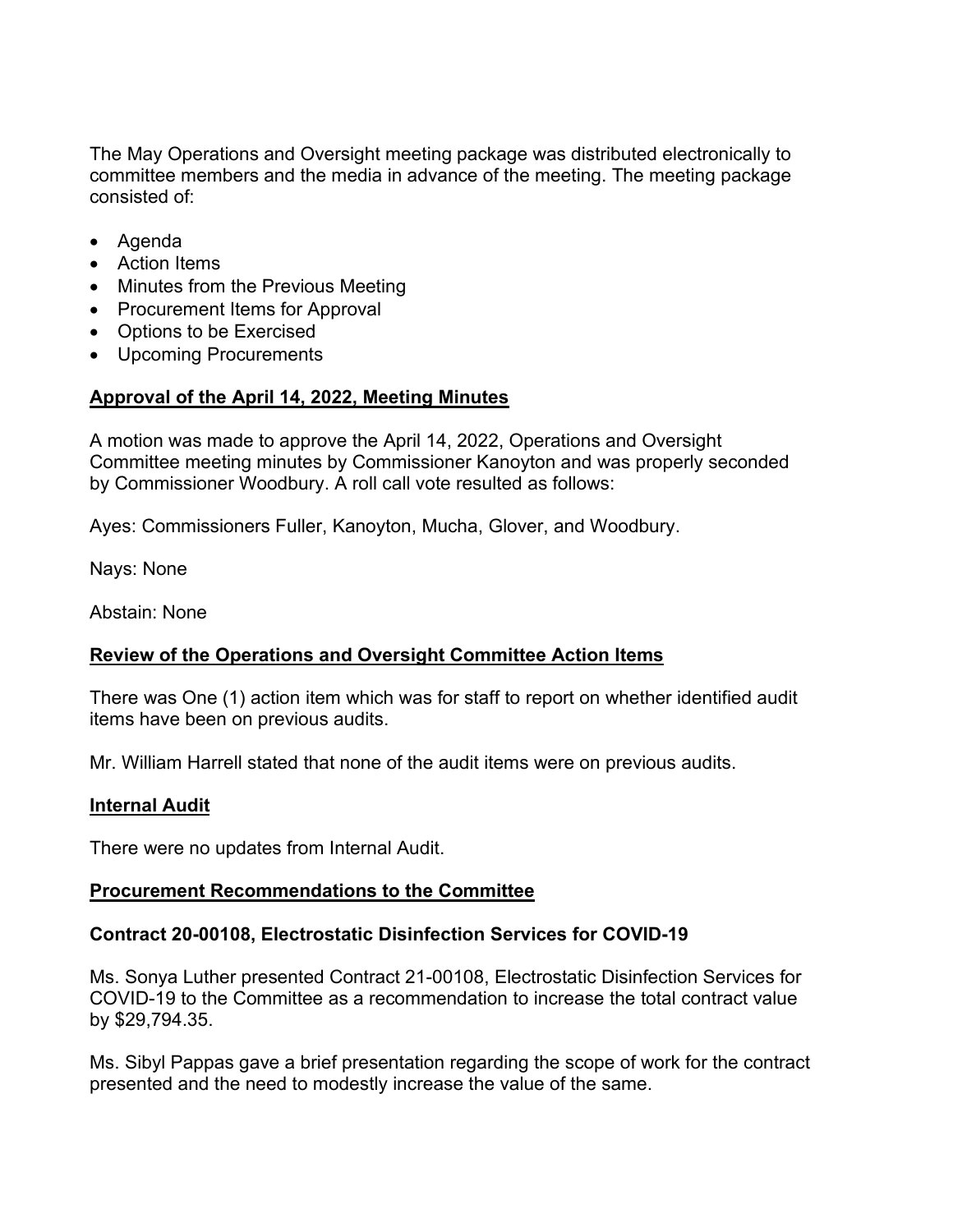A motion to approve increasing the value of Contract 20-00108 Electrostatic Disinfection Services for COVID-19 by \$29,794.35 was made by Commissioner Kanoyton and properly seconded by Commissioner Glover. A roll call vote resulted as follows:

Ayes: Commissioners Fuller, Kanoyton, Mucha, Glover, and Woodbury.

Nays: None

Abstain: None

#### **Task Orders**

Task Orders were enclosed in the agenda and there were no questions or comments regarding same.

#### **Options to be Exercised**

Options to be exercised were reviewed with the Committee.

#### **Upcoming Procurements**

Upcoming procurements were reviewed with the Committee.

#### **Operations Update**

Mr. Benjamin Simms, IV provided an update on the upcoming Patriotic Festival and Harborfest events HRT will be participating in over the next month.

Mr. Simms shared that the HRT Security and Emergency Preparedness Department, in coordination with the Transportation Security Administration (TSA), hosted an EXIS Tabletop Exercise on Thursday May 5<sup>th</sup>.

Lastly, Mr. Simms shared that the training bus simulator has arrived. The simulator is currently being set up and "train the trainer training" has been taking place over the past week. Mr. Simms anticipates the application being launched in a class setting in mid-June.

#### **Old and New Business**

There was no old or new business discussed.

#### **Adjournment**

Commissioner Fuller adjourned the meeting at 10:15 AM.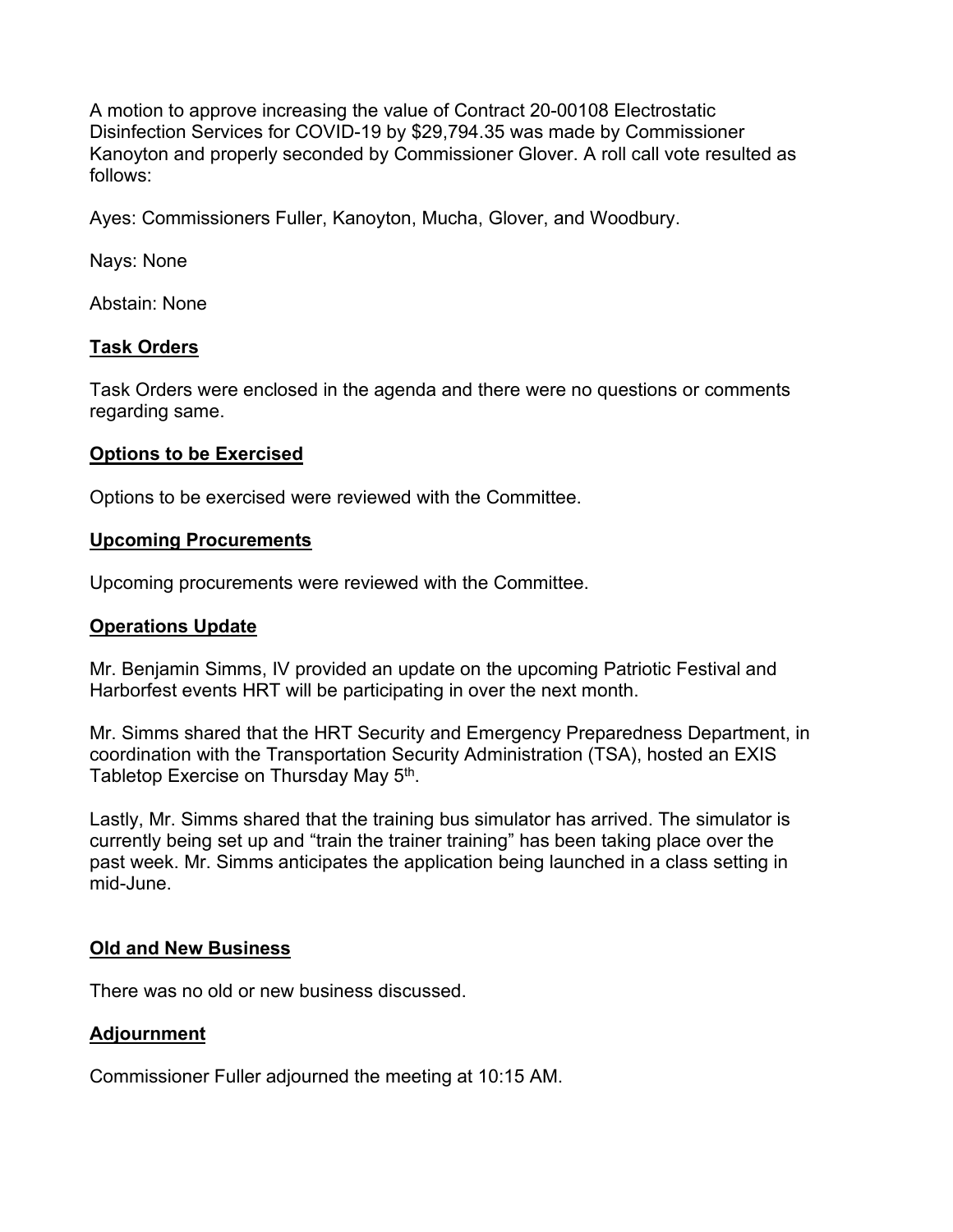

# HAMPTON ROADS TRANSIT May- June 2022 OPERATIONS AND OVERSIGHT COMMITTEE ACTION ITEMS

| <b>Date</b> | <b>Action Item</b> | Responsible Party   Due Date   Completed Date & | <b>Method</b> |
|-------------|--------------------|-------------------------------------------------|---------------|
|             | <b>NONE</b>        |                                                 |               |
|             |                    |                                                 |               |
|             |                    |                                                 |               |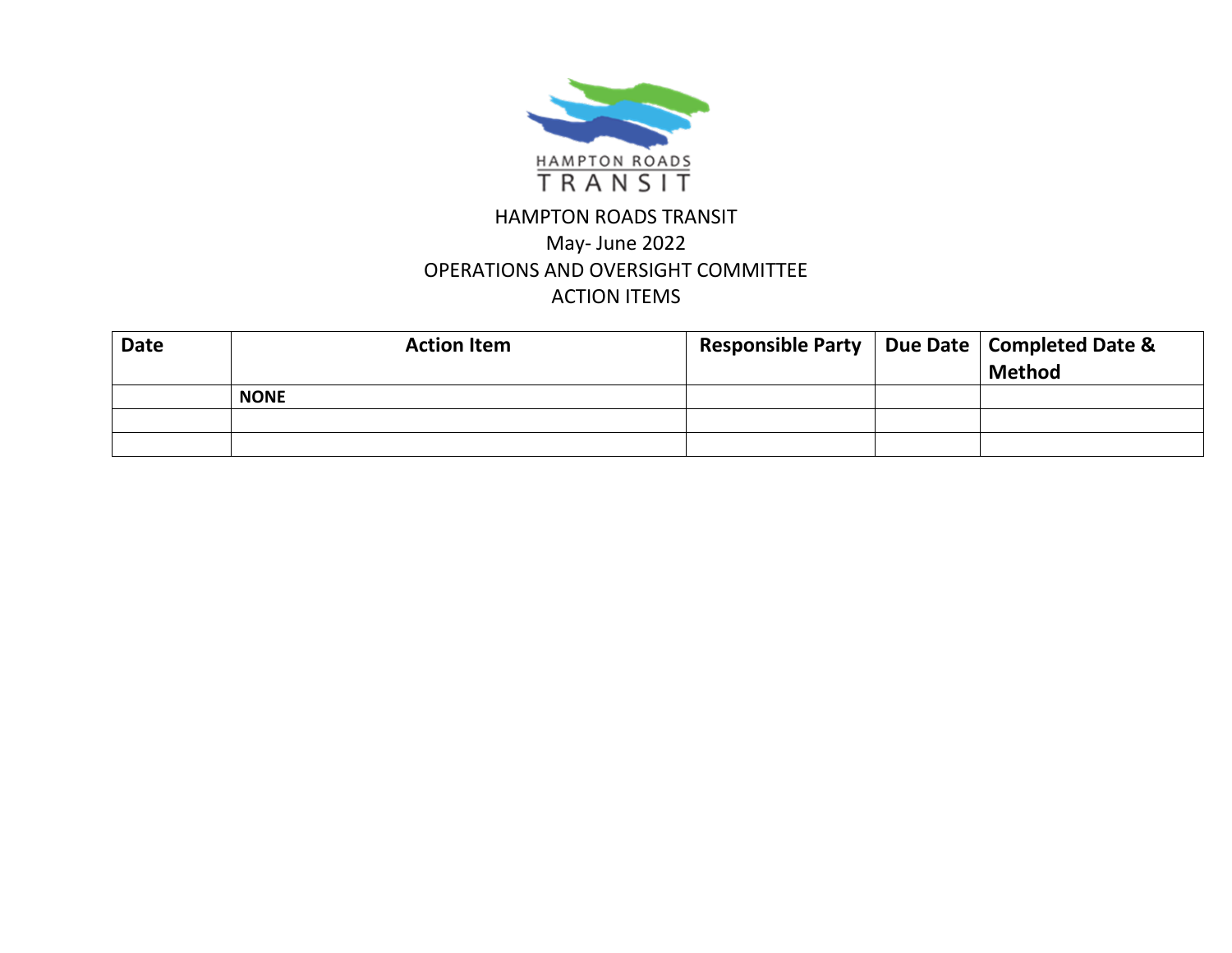|                                  | Title:                                                           | <b>Contract Amount:</b>                        |                                                |
|----------------------------------|------------------------------------------------------------------|------------------------------------------------|------------------------------------------------|
| <b>Contract No.:</b><br>22-00183 | Hampton Roads Transit Sign<br><b>Fabrication and Maintenance</b> | Two Base Years:<br>Two Option Years:<br>Total: | \$602,824.50<br>\$437,842.75<br>\$1,040,668.25 |

**Acquisition Description**: Enter into a contract with a qualified Contractor to provide sign fabrication and maintenance services on a Task Order (TO) basis.

**Background**: Hampton Roads Transit (HRT) requires a qualified Contractor to fabricate and maintain its service signs throughout the Hampton Roads service region. The maintenance of existing signs, and replacement of signs in a timely manner, is a high priority to HRT. The types of signs required include, but are not limited to, bus stop signs, single sided signs, Adopt-a-Stop stickers, Am I Clean signs, Vicinity Maps, and Information Panels. Under the terms of this Agreement, the Contractor shall provide all design labor, materials, equipment, and transportation necessary for the fabrication of the required signs.

**Contract Approach**: An Invitation for Bids (IFB) was issued on April 22, 2022. Two (2) bids were received on May 20, 2020, from the following firms:

- Action Graphics & Signs, Inc. (Action Graphics)
- DC Design and Media, Inc.

In response to the IFB, Bidders were required to provide unit prices for the fabrication and maintenance of various types of signs, at estimated quantities, as described in the Scope of Work, and as indicated in the Price Schedule.

Upon evaluation of the bids received, HRT staff determined that the lowest bidder, Action Graphics, was responsive (in compliance with submittal requirements) and responsible (capable to perform), and therefore eligible for award.

Action Graphics' total bid price includes a \$7,000.00 annual allowance for additional signs not indicated in the Price Schedule and to support annual light rail track access training. Based on the price analysis performed utilizing historical data, and the fact that pricing was obtained in a competitive environment, Action Graphics' bid is deemed fair and reasonable. A contractor responsibility review performed confirmed that Action Graphics is both technically and financially capable to perform the services.

Action Graphics is located in Chesapeake, VA and provides similar services to Atlantic Heating and Cooling in Virginia Beach, VA; and TFC Recycling and Silbar Security in Chesapeake, VA. Action Graphics also currently performs these services for HRT satisfactorily.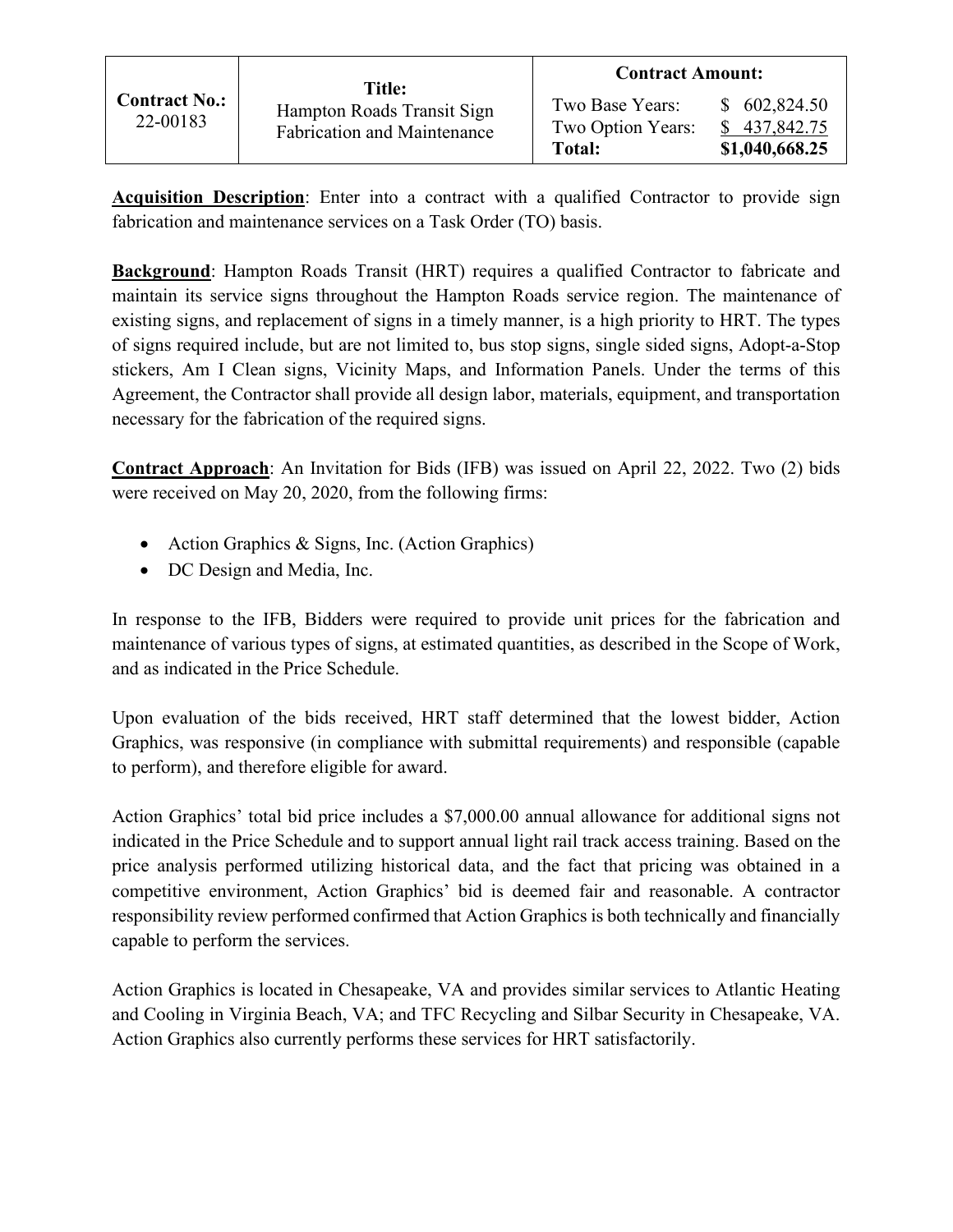The period of performance for this Contract is two (2) base years, with two (2) additional one-year options.

No DBE goal was established for this solicitation.

- **Cost/Funding**: This Contract will be funded with operating, RTS, and grant funds, depending upon the work being requested.
- **Project Manager**: Don Lint, Construction Projects Coordinator

**Contracting Officer**: Fevrier Valmond, Assistant Director of Procurement

**Recommendation**: It is respectfully recommended that the Commission approve the award of a contract to Action Graphics & Signs, Inc. to provide sign fabrication and maintenance services to HRT. The cumulative amount of all Task Orders issued under this Contract will not exceed \$1,040,668.25 over four (4) years.

# **SOLICITATION RESULTS**

| <b>Bidder</b>                 | <b>Bid Price</b> |
|-------------------------------|------------------|
| Action Graphics & Signs, Inc. | \$1,040,668.25   |
| DC Design and Media, Inc.     | \$1,400,412.80   |

#### **ACTION GRAPHICS & SIGNS, INC.'S BID SUMMARY**

| <b>Base Year 1</b> | <b>Base Year 2</b> | <b>Option Year 1</b> | <b>Option Year 2</b> | <b>Total Bid Price</b> |
|--------------------|--------------------|----------------------|----------------------|------------------------|
| \$292,672.00       | \$310,152.50       | \$211,546.25         | \$226,297.50         | \$1,040,668.25         |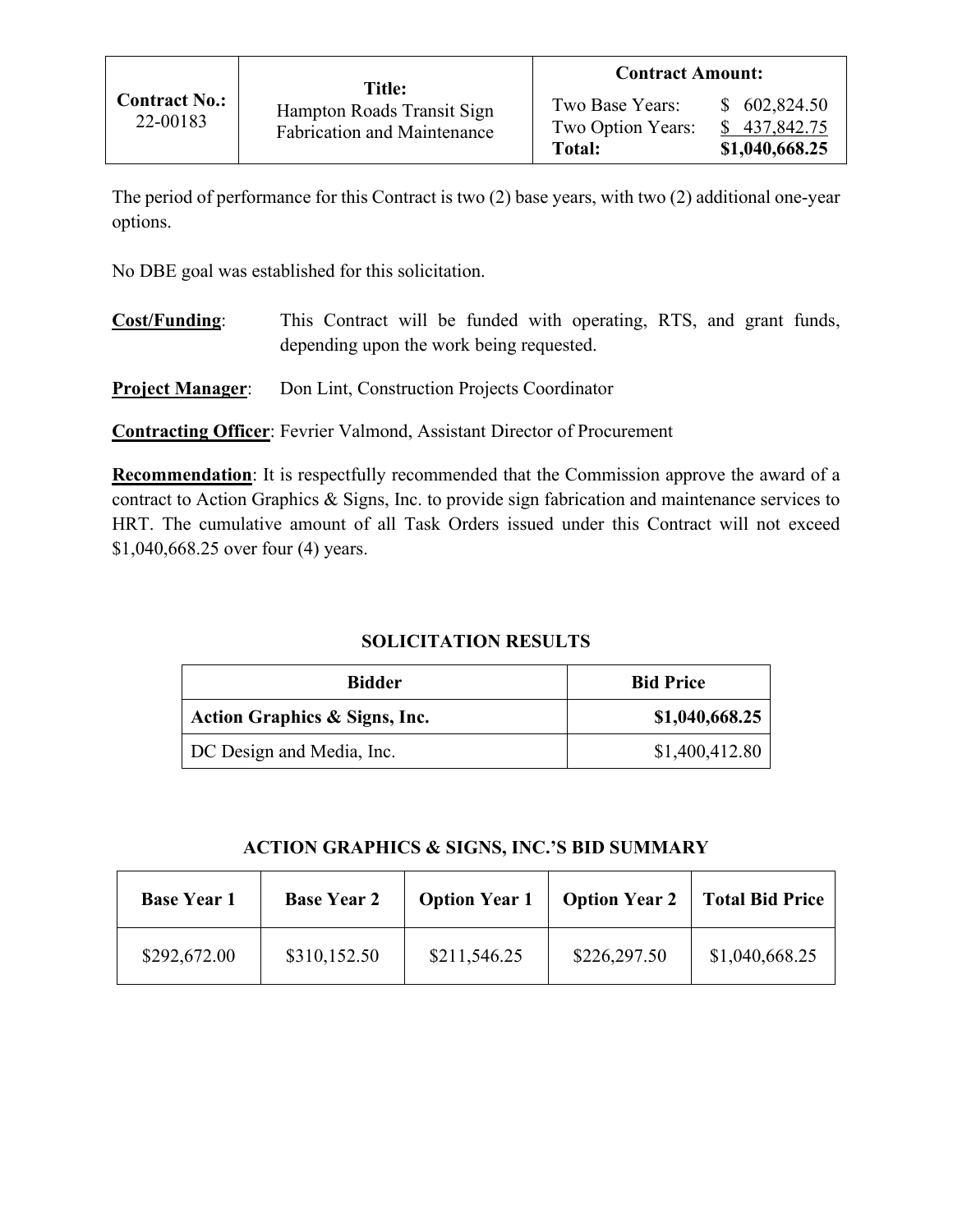|                                  | <b>Title:</b>                              | <b>Contract Amount:</b>                                         |                              |
|----------------------------------|--------------------------------------------|-----------------------------------------------------------------|------------------------------|
| <b>Contract No.:</b><br>22-00174 | Lawn and Landscaping Services<br>(Renewal) | Base Year:<br>Three Option Years: \$728,585.52<br><b>Total:</b> | \$242,861.84<br>\$971,447.36 |

**Acquisition Description**: Enter into a renewal contract with a qualified Contractor to provide lawn and landscaping services at various Hampton Roads Transit (HRT) locations.

**Background**: HRT currently has several locations, including Light Rail station platforms and rights-of-way, which require a variety of general lawn and landscaping maintenance services. Under the terms of this agreement, services will be provided on an as-needed basis and includes new installation and regular maintenance of lawn areas, shrubberies, flowers, and plants; and fertilization, chemical applications, debris removal, and weed control. Additionally, the Contractor will provide snow removal and snow and/or ice pretreatment at passenger amenities and clean-up of Light Rail and bus patron facilities after storm events, upon request.

**Contract Approach**: An Invitation for Bids was issued on April 13, 2022. Two (2) bids were received on May 19, 2022, from the following firms:

- R & D Lawn and Landscaping  $(R & D)$
- P & D Lawn Care, LLC  $(P & D)$

As part of HRT Staff's evaluation of the bids received, and in order to complete its due diligence, a Qualification Hearing held with the lowest apparent bidder, R&D. The Qualification Hearing focused on the firm's staff and/or resources available to perform the work and to ensure an adequate understanding of the Scope of Work.

At the conclusion of the Qualification Hearing, HRT staff determined that R&D could not provide a sufficient workforce to successfully perform the required services due to the fact that the firm relies heavily on seasonal overseas laborers to supplement its workforce. As such,  $R \& D$  was deemed ineligible for award; however, the second lowest bidder, P & D, was deemed responsive and responsible, and therefore eligible for award.

P & D's bid price, which includes a \$50,000 annual allowance for emergencies and on-call services, is deemed fair and reasonable based on a price analysis performed and the fact that the pricing was obtained in a competitive environment. A contractor responsibility review confirmed that P & D is technically and financially capable to perform the work.

P & D is located in Hampton, VA and provides similar services for Salt Ponds Marina in Hampton, VA; Goodwill of Central and Coastal Virginia; and United Property Associates in Virginia Beach, VA. P & D also currently provides these services for HRT satisfactorily.

The Contract period of performance is one (1) base year, with three (3) additional one-year options.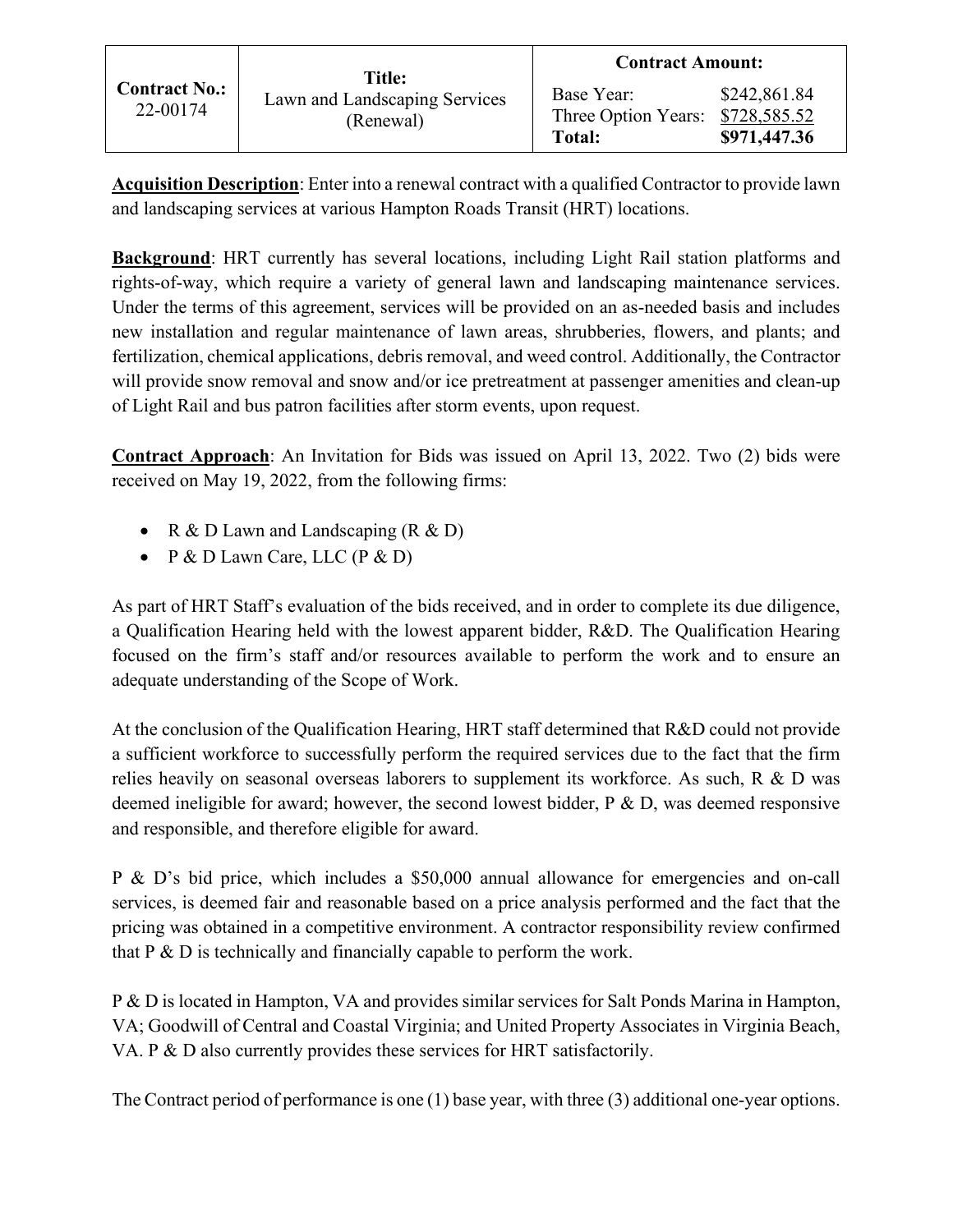No DBE goal was established for this solicitation.

**Cost/Funding**: This Contract will be funded with operating funds.

**Project Manager**: William Collins, Facilities Maintenance Manager

**Contracting Officer**: Jason Petruska, Senior Contract Specialist

**Recommendation:** It is respectfully recommended that the Commission approve the award of a contract to P & D Lawn Care, LLC to provide lawn and landscaping services in the not-to-exceed amount of \$971,447.36 for the four-year period.

# **SOLICITATION RESULTS**

| <b>FIRM</b>                | <b>TOTAL BID PRICE</b> |
|----------------------------|------------------------|
| R & D Lawn and Landscaping | \$966,695.48           |
| P & D Lawn Care, LLC       | \$971,447.36           |

#### **P & D LAWN AND LANDSCAPING BID SUMMARY**

| <b>Base Year</b> |              | <b>Option Year 1</b>   Option Year 2 | <b>Option Year 3</b> | Total        |
|------------------|--------------|--------------------------------------|----------------------|--------------|
| \$242,861.84     | \$242,861.84 | \$242,861.84                         | \$242,861.84         | \$971,447.36 |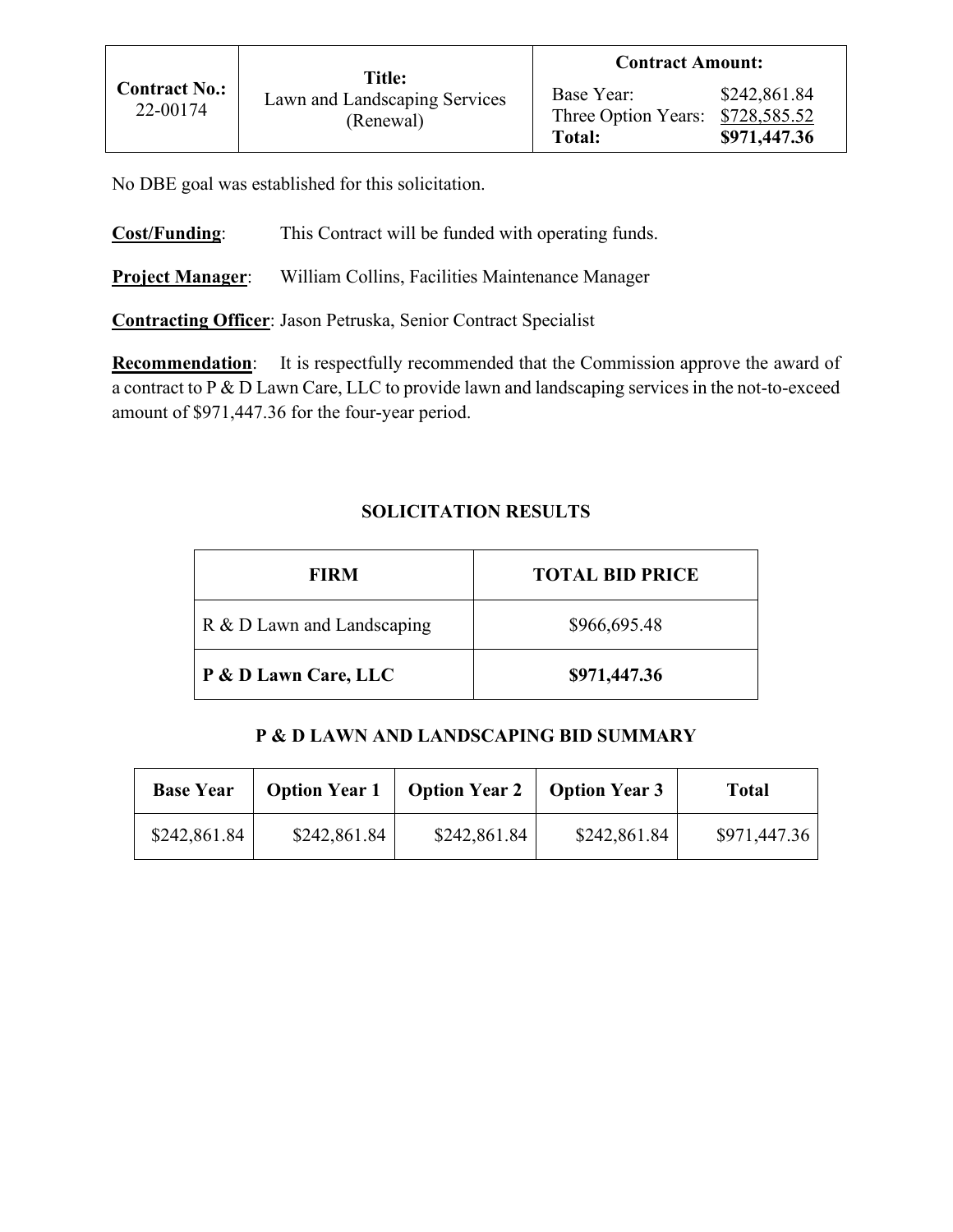**Acquisition Description**: Award a contract modification to increase the Vehicle Miles Reduced (VMR) Tracker System contract value by an additional \$97,071.60.

**Background**: In June 2021, the Commission approved the award of a contract to CelWell Services, LLC (CelWell) in the not-to-exceed amount of \$130,828.00 to provide VMR Tracker software and support services for HRT over a five-year period. The contract was awarded through a sole source Request for Proposal (RFP) process, with a Scope of Work which required the software and support for HRT's TRAFFIX program.

In order to more effectively support the TRAFFIX program, this Modification is for the addition of Marketing Automation and Park-n-Ride features which were not originally incorporated. The Marketing Automation includes a Marketing Cloud Engagement tool that provides automated emails to employers and commuters, and monitors outreach engagements. The Park-n-Ride feature will allow the TRAFFIX program staff to track and monitor park and ride and rideshare parking use in the TRAFFIX service area. Additionally, the Park-n-Ride feature will assist HRT with parking pass management.

**Contract Approach**: The modification amount of \$97,071.60 is to provide the implementation of the additional software features and ongoing maintenance and support for the remaining four (4) option years of the contract.

**Cost/Funding**: This contract will be funded with CMAQ funds.

**Project Managers**: Emily Cass, TRAFFIX Program Manager

**Contracting Officer**: Fevrier Valmond, Assistant Director of Procurement

**Recommendation:** It is respectfully recommended that the Commission approve the award of a modification to increase the Vehicle Miles Reduced Tracker System contract by \$97,071.60, to a not-to-exceed amount of \$227,899.60.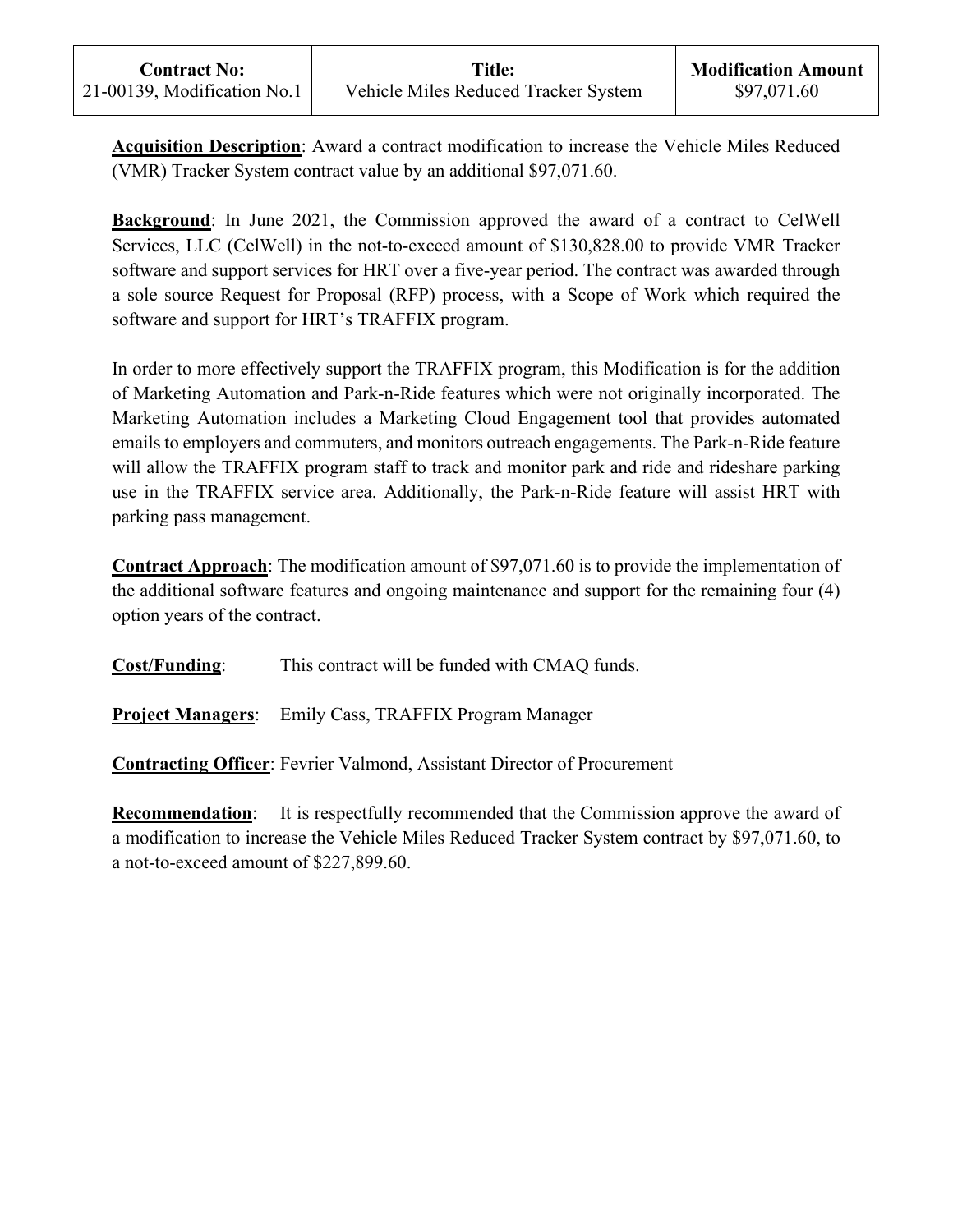|                                  |                                         | <b>Contract Amount:</b>                                             |                                                                     |
|----------------------------------|-----------------------------------------|---------------------------------------------------------------------|---------------------------------------------------------------------|
| <b>Contract No.:</b><br>21-00158 | Title:<br>Mobile Fare Collection System | Implementation:<br>Two Base Years:<br>Three Option Years:<br>Total: | \$4,145,733.00<br>\$ 879,468.00<br>\$2,381,557.00<br>\$7,406,758.00 |

**Acquisition Description**: Enter into a contract with a qualified firm to provide, implement, support, and host a mobile first, next generation fare collection system.

**Background**: Hampton Roads Transit's (HRT's) vision is to be "a progressive mobility agency that promotes prosperity across Hampton Roads through collaboration and teamwork." In support of this vision, HRT's mission is "to connect Hampton Roads with transportation solutions that are reliable, safe, efficient, and sustainable." Customers have a wide variety of options to pay for and validate their travel, and these options vary by mode. The primary method of payment has historically been through the use of cash onboard or at the light rail station, or the ferry termini, and through the purchase of single or multi-day passes for use across one (1) or more modes. In order to enable this, HRT has been using Genfare fareboxes and TVMs, supplemented with a homegrown and Excel based system of tracking pass sales through internal channels or partner retailers.

HRT is interested in further improving the options available to customers and reducing challenges with the high amount of cash collected. This project is intended to provide HRT customers with a convenient and widely accessible solution to pay for seamless travel across all HRT services, and in the future, other mobility modes in and around Hampton Roads. The design of the new fare collection system is based on a modular approach which encourages integration and open architecture, and better reflects its service orientation to meet the following objectives:

- Improved customer experience and increased convenience;
- Improved access to fare media for users;
- Improved validation and enforcement of fare media;
- Improved passenger, trip, and ticket sales data; and
- Reduce system costs.

As a part of the effort to renew its fare collection system, in 2018 HRT had initiated a mobile ticketing pilot to assess benefits of a mobile ticketing system for its customers and staff. The pilot was well received and has been extended through 2022. The pilot has provided HRT with several lessons learned and has helped educate the vision for the future. Based on the results from the mobile ticketing pilot, HRT has determined that the best path forward to a customer-friendly system that meets HRT's goals is to pursue a mobile fare collection system that evolves over time into a complete account-based solution.

Under the terms of this agreement, the Contractor shall provide forward looking and flexible options to accommodate the mobility landscape, and both the existing and changing needs of HRT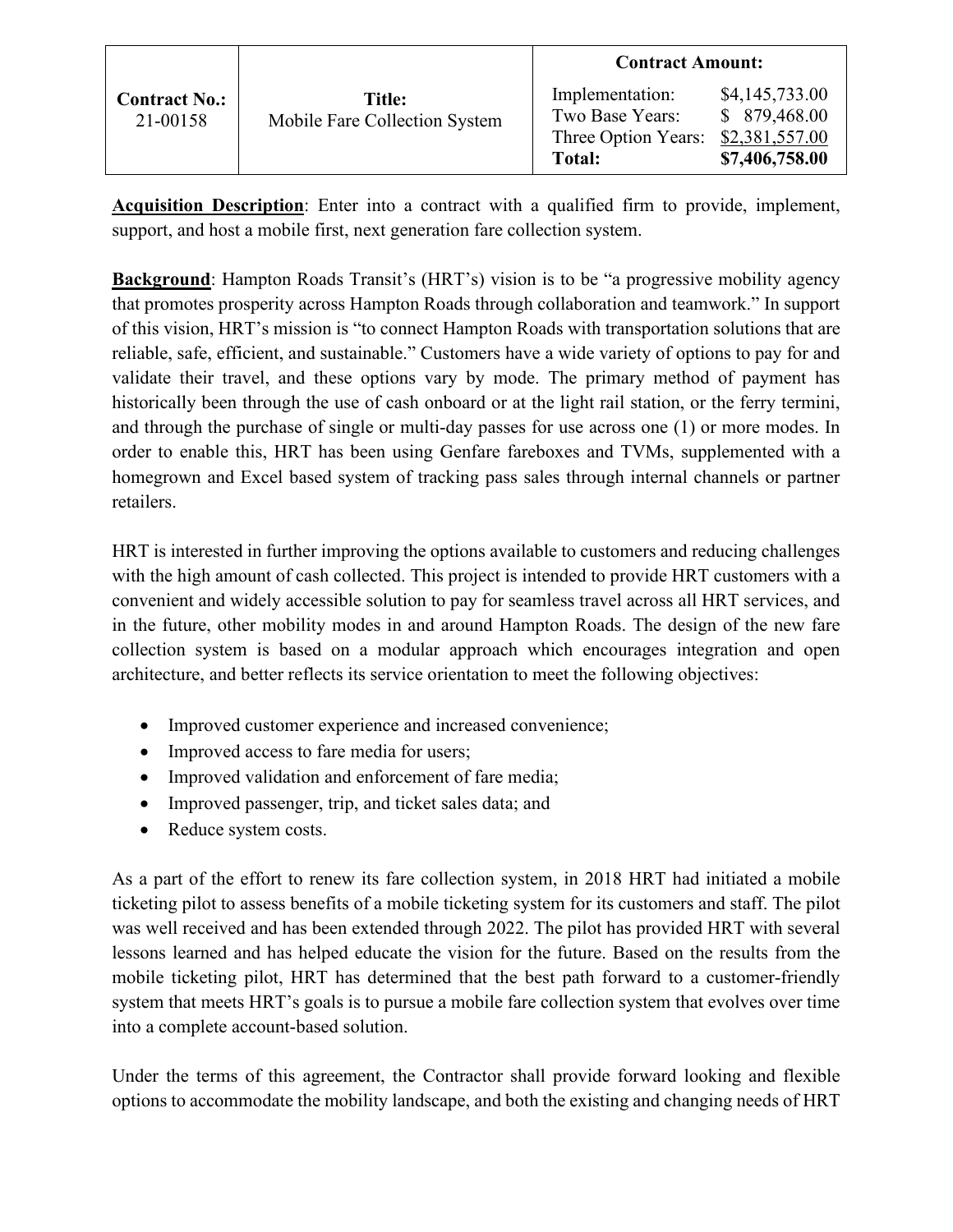|                                  |                                         | <b>Contract Amount:</b>                                             |                                                                     |
|----------------------------------|-----------------------------------------|---------------------------------------------------------------------|---------------------------------------------------------------------|
| <b>Contract No.:</b><br>21-00158 | Title:<br>Mobile Fare Collection System | Implementation:<br>Two Base Years:<br>Three Option Years:<br>Total: | \$4,145,733.00<br>\$ 879,468.00<br>\$2,381,557.00<br>\$7,406,758.00 |

customers. Additionally, the Contractor shall provide a solution based on the rapidly evolving fare collection industry and utilize a phased approach to implementing their solution to satisfy HRT's needs and to support the longer-term goal of reducing the level of cash payment onboard or at the station by providing customers with equitable and easy-to-use ways to pay for and validate their travel.

**Contract Approach**: A Request for Proposals (RFP) was issued on October 11, 2021. Twelve (12) proposals were received on January 5, 2022, from the following firms:

- Americaneagle.com
- Bytemark, Inc. (Bytemark)
- Cubic Transportation Systems, Inc. (Cubic)
- Enghouse Transportation
- Flowbird Transport Intelligence
- Genfare
- INIT Innovations in Transportation, Inc. (INIT)
- Kontron America, Inc.
- Kuba, Inc.
- Masabi, LLC (Masabi)
- moovel North America
- Token Transit, Inc.

After an extensive and detailed review and analysis of the technical proposals received, four (4) firms, Bytemark, Cubic, INIT, and Masabi were rated best to meet the requirements of the Scope of Work. The four (4) firms were invited to participate in a technical presentation, demonstration, and interview that focused on the specific requirements of HRT. At the conclusion of discussions, and upon review of the price proposals, HRT staff determined that the proposed pricing of the four (4) firms required further clarification. While the pricing was indicative of the relative cost for each proposal, the firms had made different and incomplete assumptions that impacted pricing and prevented reasonable comparison without further clarification and normalization of the pricing proposals. In an effort to clarify the pricing proposals, pricing clarification was requested from each firm.

Upon review of the revised pricing proposals received, HRT staff decided to enter into negotiations with Bytemark, Cubic, and INIT for the purpose of a possible award. Negotiations focused on the proposed functionality delivery, the roadmap and delivery process, the timeline for individual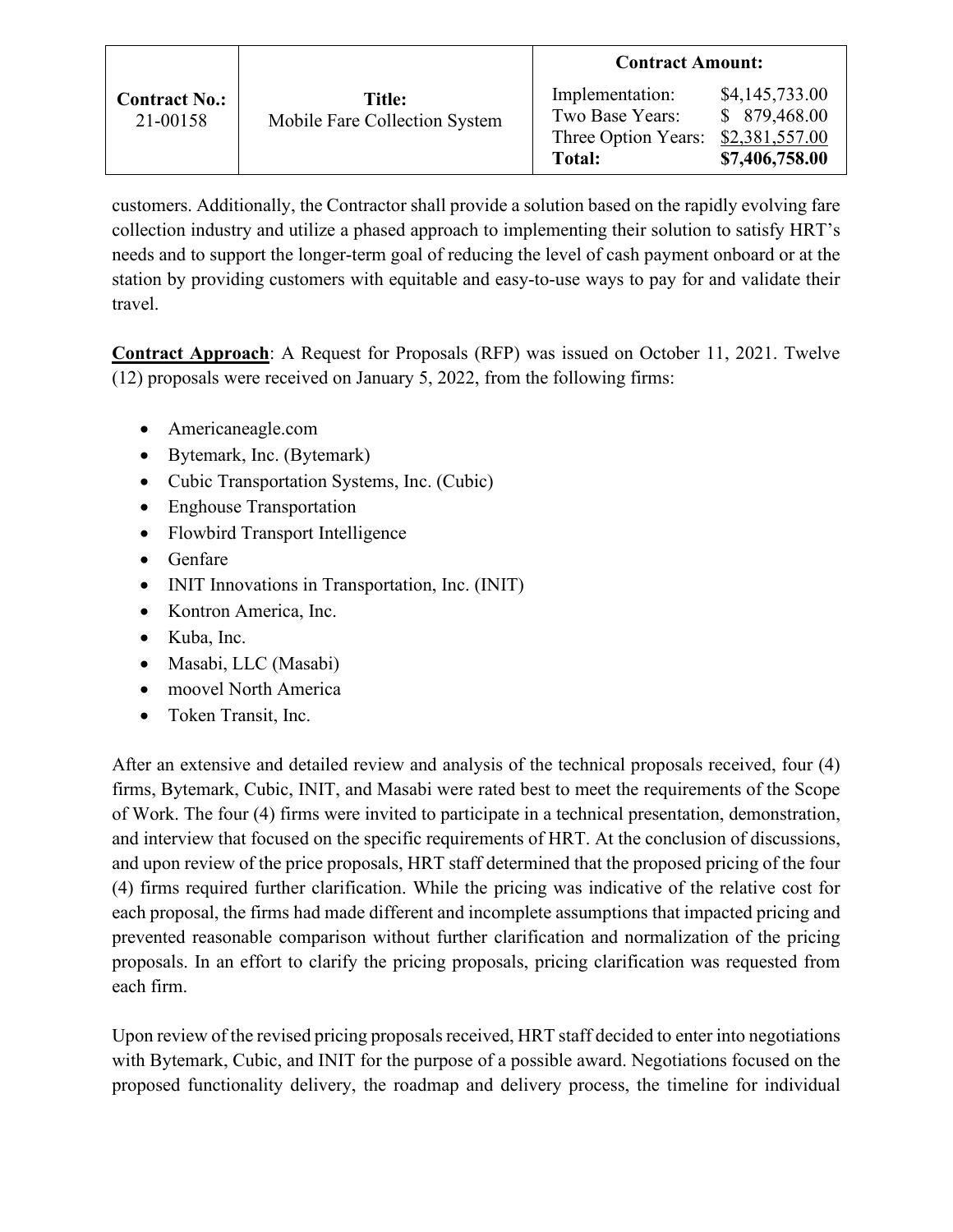|                                  |                                         | <b>Contract Amount:</b>                                             |                                                                    |
|----------------------------------|-----------------------------------------|---------------------------------------------------------------------|--------------------------------------------------------------------|
| <b>Contract No.:</b><br>21-00158 | Title:<br>Mobile Fare Collection System | Implementation:<br>Two Base Years:<br>Three Option Years:<br>Total: | \$4,145,733.00<br>\$879,468.00<br>\$2,381,557.00<br>\$7,406,758.00 |

system elements, and the proposed price schedule, to include any potential additional costs; addressing major cost drivers to achieve cost reductions; and hardware and spare parts pricing. At the conclusion of negotiations, Best and Final Offers (BAFOs) were requested.

Following an analysis of the BAFOs received, HRT staff determined that Bytemark provided the best overall value to HRT based on a combination of being the highest technically scoring firm, their technical capabilities, proposed mobile ticketing solution, and price. Based on the results of the negotiations, a price analysis conducted, and the fact that pricing was obtained in a competitive environment, Bytemark's BAFO is deemed fair and reasonable. A contractor responsibility review confirmed that Bytemark is both technically and financially capable to perform the work.

Bytemark is located in New York, NY and has provided similar services to Capital Metro Transportation Authority in Austin, TX; Delaware Transit Corporation in Wilmington, DE; and King County Metro in Seattle, WA.

The period of performance for this contract is two (2) base years, effective at the conclusion of the initial not-to-exceed twelve (12) month development and implementation phase. There is an option to extend the contract, including all licensing, maintenance, hosting, and support services for up to an additional three (3) one-year options.

No DBE Goal is assigned for this solicitation.

**Cost/Funding**: This contract will be funded with operating and 5307 and 5337 HIMB grant funds.

**Project Manager:** Steven Florian, Fare Technology Operations Administrator

**Contracting Officer**: Sonya Luther, Director of Procurement

**Recommendation:** It is respectfully recommended that the Commission approve the award of a contract to Bytemark, Inc. to provide, implement, host, and support a mobile first, next generation fare collection service in the not-to-exceed amount of \$7,406,758.00.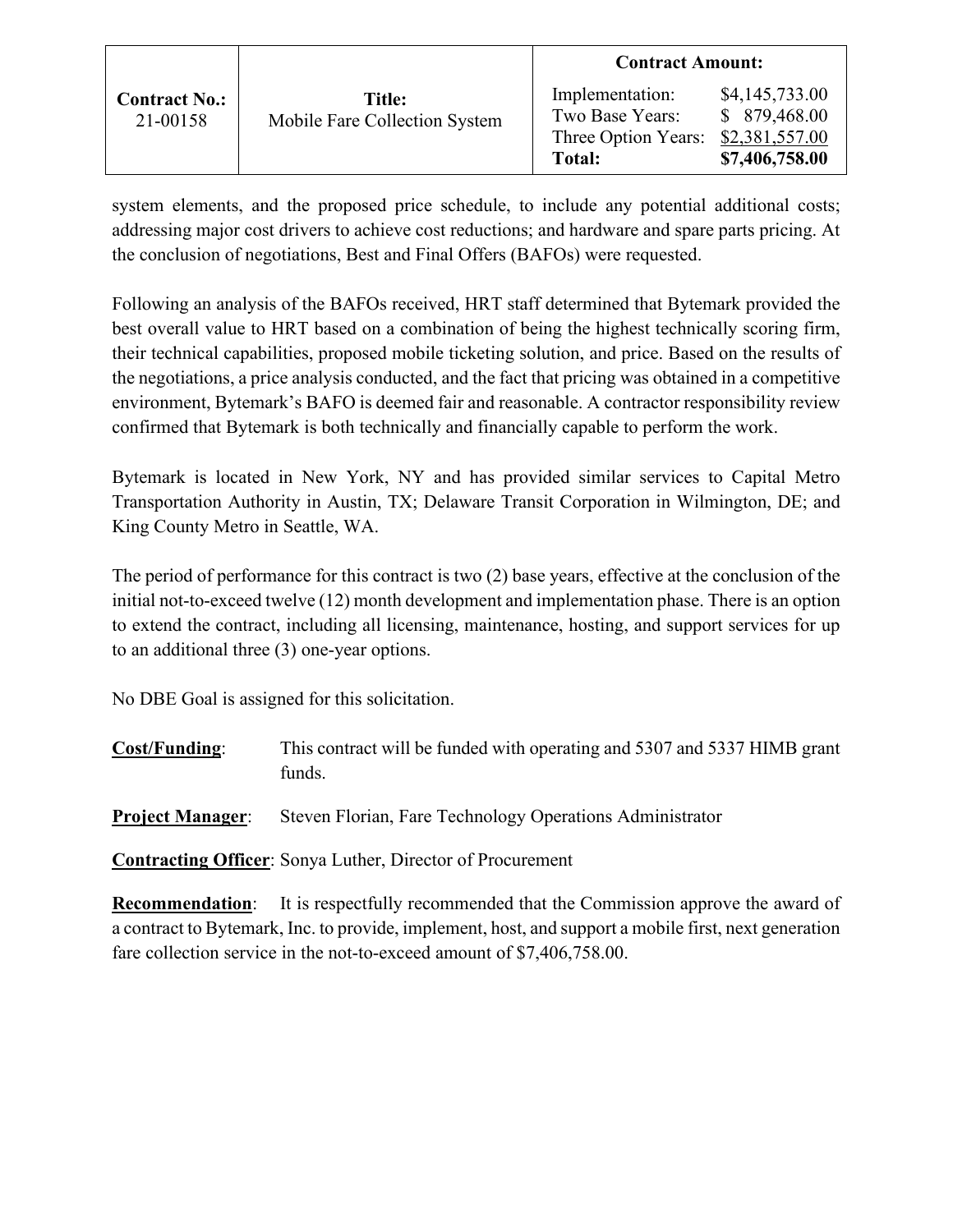| <b>Contract No.:</b> |  |
|----------------------|--|
| 21-00158             |  |

# **Title:** Mobile Fare Collection System

# **Contract Amount:**

| Implementation:     | \$4,145,733.00 |
|---------------------|----------------|
| Two Base Years:     | \$879,468.00   |
| Three Option Years: | \$2,381,557.00 |
| Total:              | \$7,406,758.00 |

# **SOLICITATION RESULTS**

| <b>OFFEROR</b>                           | <b>INITIAL</b><br><b>OFFER</b> | <b>UPDATED</b><br><b>OFFER</b> | <b>BEST AND</b><br><b>FINAL</b><br><b>OFFER</b> |
|------------------------------------------|--------------------------------|--------------------------------|-------------------------------------------------|
| <b>Flowbird Transport Intelligence</b>   | \$3,367,535.30                 | N/A                            | N/A                                             |
| INIT Innovations in Transportation, Inc. | \$4,799,484.00                 | \$6,989,725.00                 | \$7,415,556.00                                  |
| moovel North America                     | \$5,319,085.00                 | N/A                            | N/A                                             |
| Kuba, Inc.                               | \$5,723,845.00                 | N/A                            | N/A                                             |
| <b>Enghouse Transportation</b>           | \$5,911,012.71                 | N/A                            | N/A                                             |
| Token Transit, Inc.                      | \$6,013,000.00                 | N/A                            | N/A                                             |
| Kontron America, Inc.                    | \$6,663,898.00                 | N/A                            | N/A                                             |
| Cubic Transportation Systems, Inc.       | \$6,794,570.48                 | \$7,246,528.23                 | \$6,980,207.30                                  |
| Masabi, LLC                              | \$7,094,001.00                 | \$7,060,805.00                 | N/A                                             |
| Genfare                                  | \$8,428,908.25                 | N/A                            | N/A                                             |
| Bytemark, Inc.                           | \$9,206,369.00                 | \$9,206,369.00                 | \$7,406,758.00                                  |
| Americaneagle.com                        | \$12,367,494.55                | N/A                            | N/A                                             |

| <b>Bytemark, Inc's Price Summary</b> |                       |                       |                  |                  |                  |              |  |
|--------------------------------------|-----------------------|-----------------------|------------------|------------------|------------------|--------------|--|
| Implementation                       | <b>Base</b><br>Year 1 | <b>Base</b><br>Year 2 | Option<br>Year 1 | Option<br>Year 2 | Option<br>Year 3 | <b>Total</b> |  |
| \$4,145,733                          | \$332,403             | \$547,065             | \$676,536        | \$785,393        | \$919,628        | \$7,406,758  |  |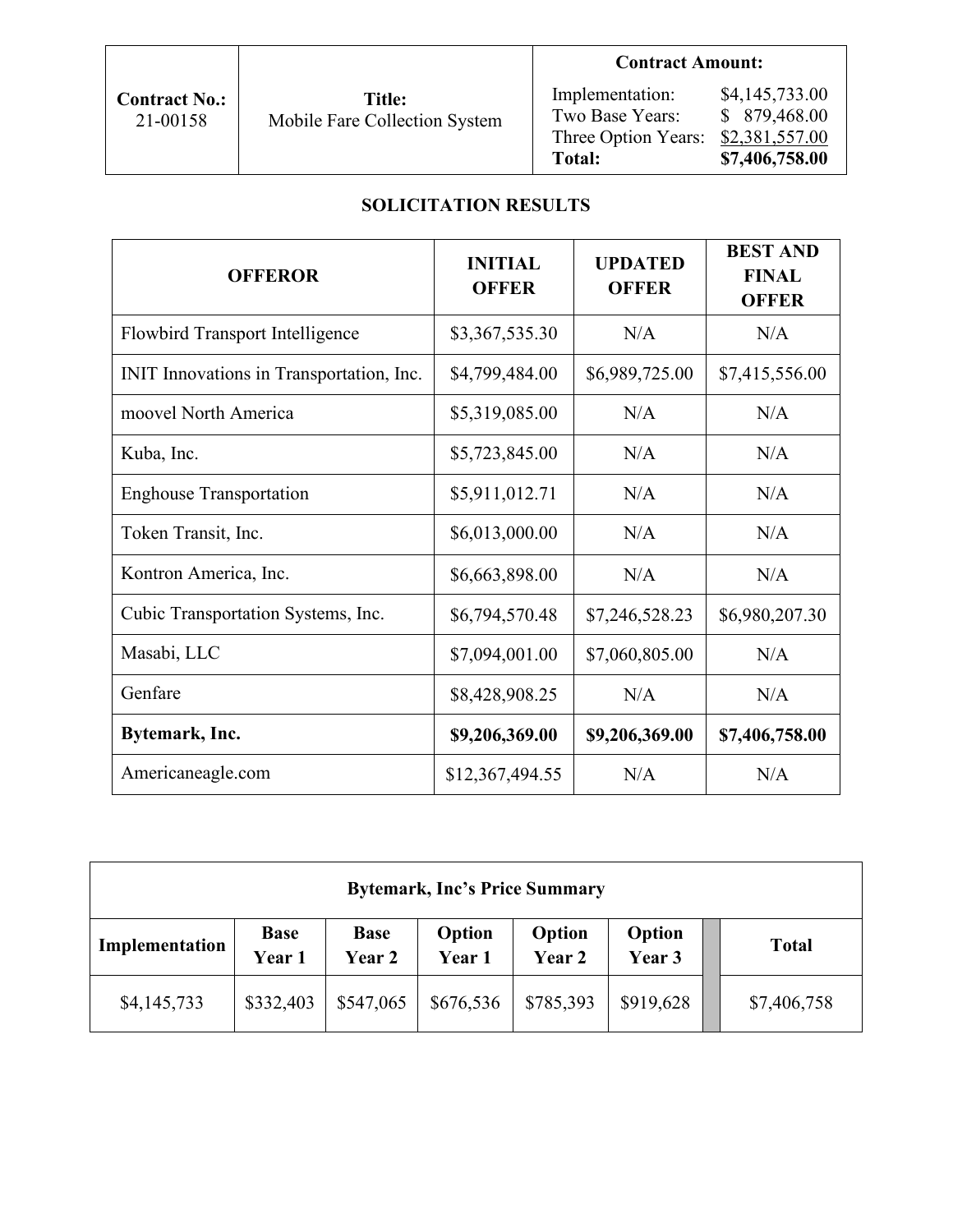| <b>Exercise of Options - July 2022</b> |                                                   |                                                                                                                                                           |                            |              |                                    |                                       |                                              |              |
|----------------------------------------|---------------------------------------------------|-----------------------------------------------------------------------------------------------------------------------------------------------------------|----------------------------|--------------|------------------------------------|---------------------------------------|----------------------------------------------|--------------|
| <b>Contract No.</b>                    | <b>Title</b>                                      | <b>Description</b>                                                                                                                                        | <b>Total Awarded Value</b> |              | <b>Period of Performance</b>       | <b>Option Year to</b><br>be Exercised | <b>Total Amount of</b><br><b>Option Year</b> |              |
| 18-76521                               | <b>General Printing Services</b>                  | To provide general printing services on a<br>Task Order Basis.                                                                                            | Ś                          | 850,000.00   | 1 base yr. $w/4$ 1-yr.<br>options  | Fourth                                | \$                                           | 170,000.00   |
| 18-76526                               | Elizabeth River Ferry Services                    | To provide complete management of HRT's<br>Elizabeth River Ferry Services.                                                                                | \$                         | 6,070,631.00 | 3 base yrs. $w/2$ 1-yr.<br>options | Second                                | \$                                           | 1,335,144.00 |
| 18-76536                               | Provide Heavy Duty Bus Batteries                  | To provide heavy duty bus batteries.                                                                                                                      | \$                         | 282,848.00   | 1 base yr. $w/4$ 1-yr.<br>options  | <b>Fourth</b>                         | \$                                           | 60,072.00    |
| 19-00015                               | <b>Mechanics' Tool Supply Services</b>            | To provide tool supply services for HRT's<br>mechanics on an as needed basis.                                                                             | Ś                          | 140,000.00   | 1 base yr. $w/4$ 1-yr.<br>options  | Third                                 | \$                                           | 28,000.00    |
| 20-00060                               | Passenger Shelter Fabrication and<br>Installation | To fabricate and install passenger shelters<br>on a Task Order basis.                                                                                     |                            | 3,413,714.00 | 2 base yrs. $w/3$ 1-yr.<br>options | First                                 | \$                                           | 809,246.00   |
| 21-00122                               | <b>Custodial Services</b>                         | To provide custodial services to all HRT<br>facilities.                                                                                                   |                            | 3,096,682.40 | 1 base yr. $w/4$ 1-yr.<br>options  | First                                 | \$                                           | 625,172.60   |
| 21-00126                               | HVAC/R and Plumbing Maintenance<br>Services       | To provide Preventative Maintenance and<br>repair services for HRT's heating, ventilation,<br>air conditioning / refrigeration and plumbing<br>equipment. |                            | 627,583.00   | 1 base yr. $w/4$ 1-yr.<br>options  | First                                 | \$                                           | 125,382.00   |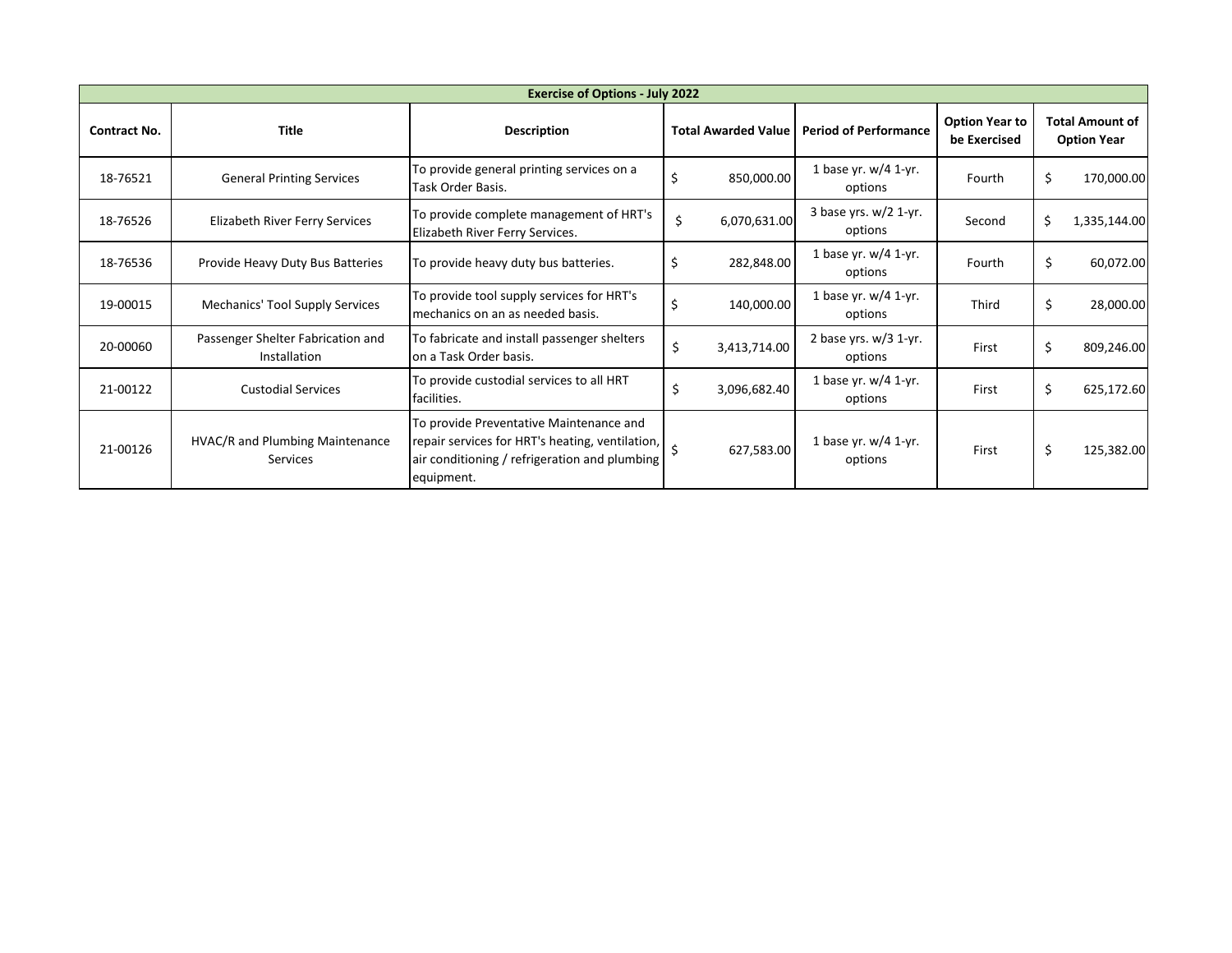| <b>UPCOMING CONTRACTS FOR APPROVAL</b>                    |                                                                                          |                         |  |  |  |  |
|-----------------------------------------------------------|------------------------------------------------------------------------------------------|-------------------------|--|--|--|--|
|                                                           |                                                                                          | <b>Renewal Contract</b> |  |  |  |  |
| <b>Title</b>                                              | <b>Description</b>                                                                       | <b>Expiration Date</b>  |  |  |  |  |
|                                                           | To provide bus stop and other sign installation and maintenance of signs required by     |                         |  |  |  |  |
| Agency Sign Installation and Maintenance                  | HRT on an as needed basis.                                                               | <b>New</b>              |  |  |  |  |
|                                                           | To provide armored truck services. Current contract was extended on a month-to-          |                         |  |  |  |  |
| <b>Armored Truck Services</b>                             | month basis until award of a new contract.                                               | 2/28/2022               |  |  |  |  |
| Bus Stop and Facilities Maintenance Site Improvements and | To perform a variety of general commercial site and repair work on a Task Order          |                         |  |  |  |  |
| <b>Repairs</b>                                            | basis.                                                                                   | 7/21/2022               |  |  |  |  |
|                                                           | To provide bus tire lease and maintenance services. Current contract was extended on     |                         |  |  |  |  |
| <b>Bus Tire Lease and Maintenance Services</b>            | a month-to-month basis until award of a new contract.                                    | 9/1/2021                |  |  |  |  |
|                                                           | To develop and screen potential corridor options that connect major activity centers in  |                         |  |  |  |  |
| Chesapeake Corridor Study                                 | the city of Chesapeake.                                                                  | <b>New</b>              |  |  |  |  |
|                                                           |                                                                                          |                         |  |  |  |  |
|                                                           | To provide secure credit card merchant processing services. The current contract was     |                         |  |  |  |  |
|                                                           | extended on a month-to-month basis to allow for a new procurement. Current               |                         |  |  |  |  |
| <b>Credit Card Processing Services</b>                    | contract was extended on a month-to-month basis until award of a new contract.           | 12/21/2021              |  |  |  |  |
|                                                           |                                                                                          |                         |  |  |  |  |
| Fire Suppression Systems Inspection and Repair Services   | To provide fire suppression systems inspection and repair services for existing systems. | New                     |  |  |  |  |
|                                                           | To furnish routine and emergency body repair services for HRT's Fleet vehicles on a      |                         |  |  |  |  |
|                                                           | task order basis. The existing contract was allowed to expire in order to revamp the     |                         |  |  |  |  |
| Fleet Vehicle Body, Paint, and Graphics Repair Services   | Scope of Work.                                                                           | 4/22/2022               |  |  |  |  |
| <b>HASTUS Enterprise Software Support and Maintenance</b> |                                                                                          |                         |  |  |  |  |
| <b>Services</b>                                           | To provide maintenance and support services for HRT's HASTUS Enterprise Software.        | 9/22/2022               |  |  |  |  |
|                                                           |                                                                                          |                         |  |  |  |  |
| <b>Information Technology Research Advisory</b>           | To provide information technology research and advisory services.                        | 7/22/2002               |  |  |  |  |
|                                                           | To perform a Cybersecurity Risk Assessment in support of the existing compliance         |                         |  |  |  |  |
| Information Technology Risk Assessment                    | requirements, including FTA FMO compliance requirements.                                 | <b>New</b>              |  |  |  |  |
|                                                           | To provide technical services to HRT's Technology Department, to include a number of     |                         |  |  |  |  |
| Information Technology Technical Services                 | functional areas.                                                                        | <b>New</b>              |  |  |  |  |
|                                                           |                                                                                          |                         |  |  |  |  |
| Light Rail Automatic Passenger Counting System Upgrade    | To upgrade the existing INIT APC system installed on HRT's light rail fleet.             | <b>New</b>              |  |  |  |  |
|                                                           | To provide the complete turnkey provision of Light Rail Vehicle midlife overhauls for a  |                         |  |  |  |  |
| Light Rail Vehicle Midlife Overhaul                       | fleet of nine Siemens S70 LRVs.                                                          | <b>New</b>              |  |  |  |  |
| Microsoft Dynamics 365 Finance and Operations Managed     | To provide managed services for HRT's Microsoft Dynamics 365 Finance and                 |                         |  |  |  |  |
| Services                                                  | Operations application.                                                                  | New                     |  |  |  |  |
|                                                           | To provide internal service on Naval Station Norfolk, similar to a circulator-type of    |                         |  |  |  |  |
| Naval Station Norfolk Base Circulator                     | service.                                                                                 | New                     |  |  |  |  |